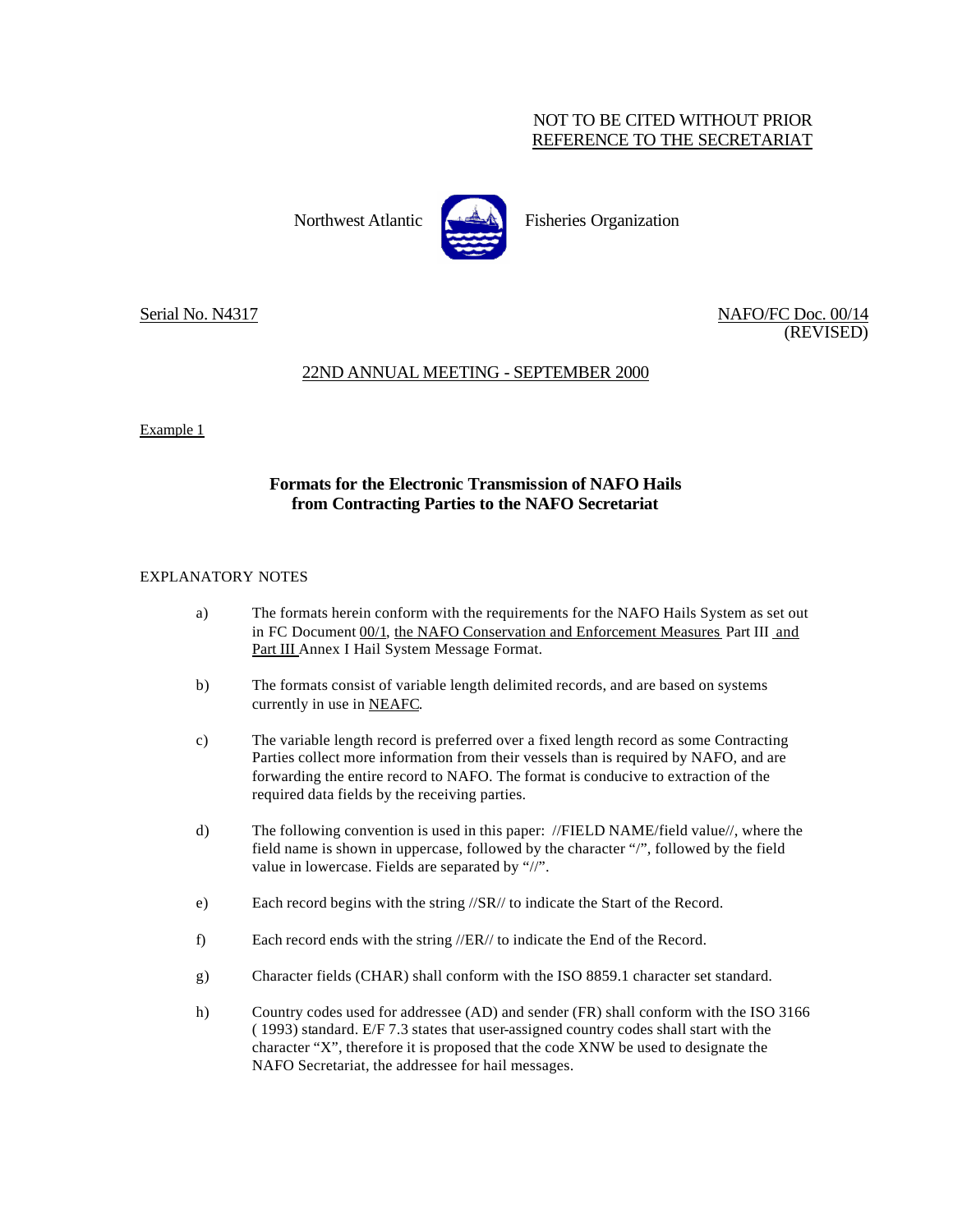Example 1 (continued)

#### NAFO HAILS SYSTEM - Part III Annex I Hail System Message Format

### 1.1 ENTRY HAIL

//SR

//FR/Name of transmitting party

//AD/Destination "XNW" for NAFO

//SQ/sequence number

//NA/name of vessel

//RC/International radio call sign

//XR/external identification letters and numbers

//DA/date of transmission

//TI/time of transmission

//LA/latitude at time of transmission

//LO/longitude at time of transmission

#### $//TM/indication of type of message "ENT"$

//DI/NAFO Division into which the vessel is about to enter.

//OB/total round weight of fish by species (3 alpha codes) on board upon entry into the Regulatory Area, in kilograms rounded to the nearest 100 kilograms. Allow several pairs of fields, consisting of species + weight, with each field separated by a space. e.g. //OB/species weight species weight species weight//

//MA/name of the Master

//TS/target species

Allow several species to be entered, with the values separated by spaces, e.g. //TS/species species species//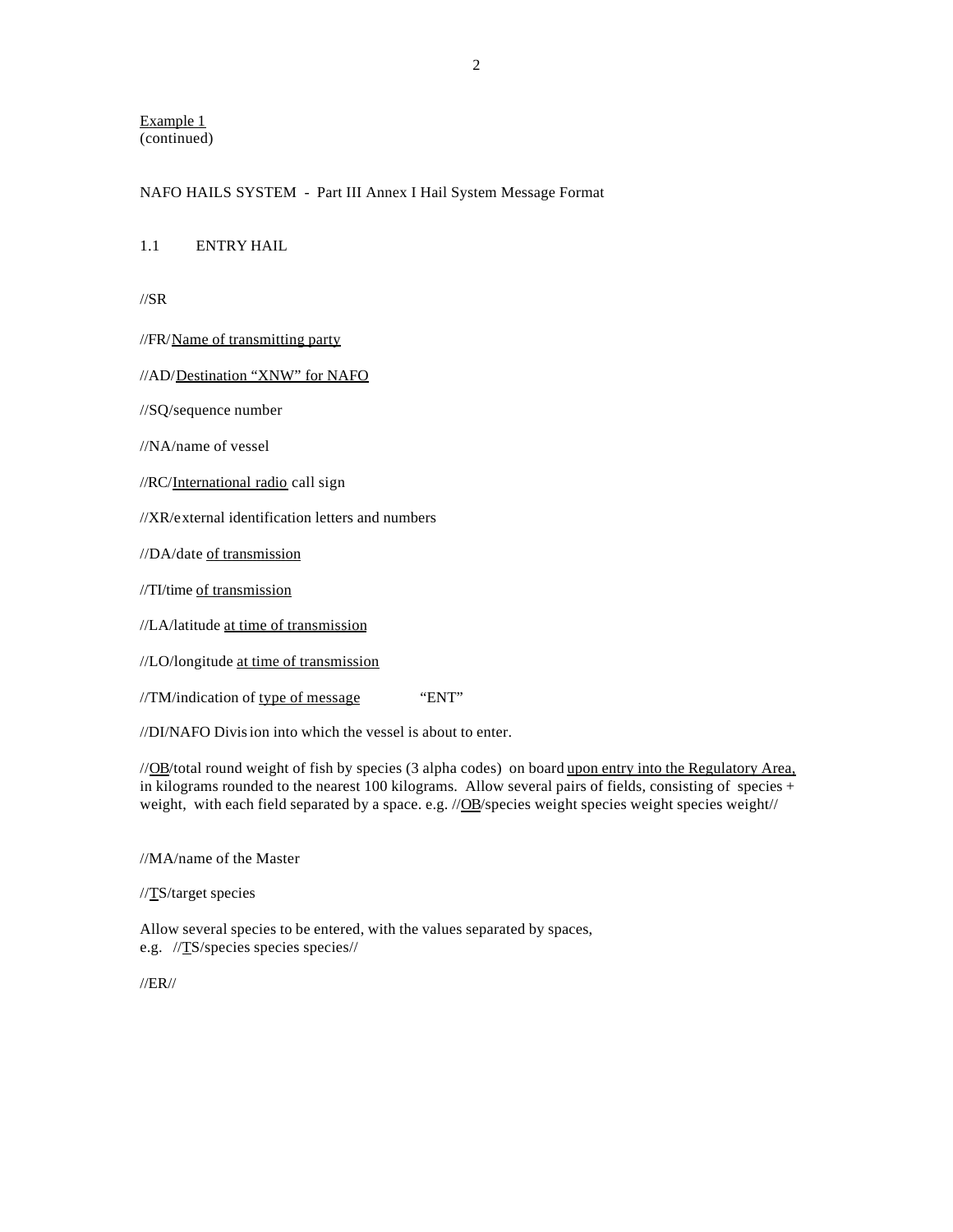### NAFO HAILS SYSTEM - Part III Annex I Hail System Message Format

1.2 MOVE HAIL

 $\frac{\text{1}}{S}$ 

- //FR/Name of transmitting party
- //AD/Destination "XNW" for NAFO
- //SQ/sequence number
- //NA/name of vessel
- //RC/International radio call sign
- //XR/external identification letters and numbers
- //DA/date of transmission
- //TI/time of transmission
- //LA/latitude at time of transmission
- //LO/longitude at time of transmission
- //TM/indication of type of message "MOV"
- //DI/NAFO Division into which the vessel is about to enter.
- //MA/name of the Master
- //TS/target species
- Allow several species to be entered, with the values separated by spaces, e.g. //TS/species species species//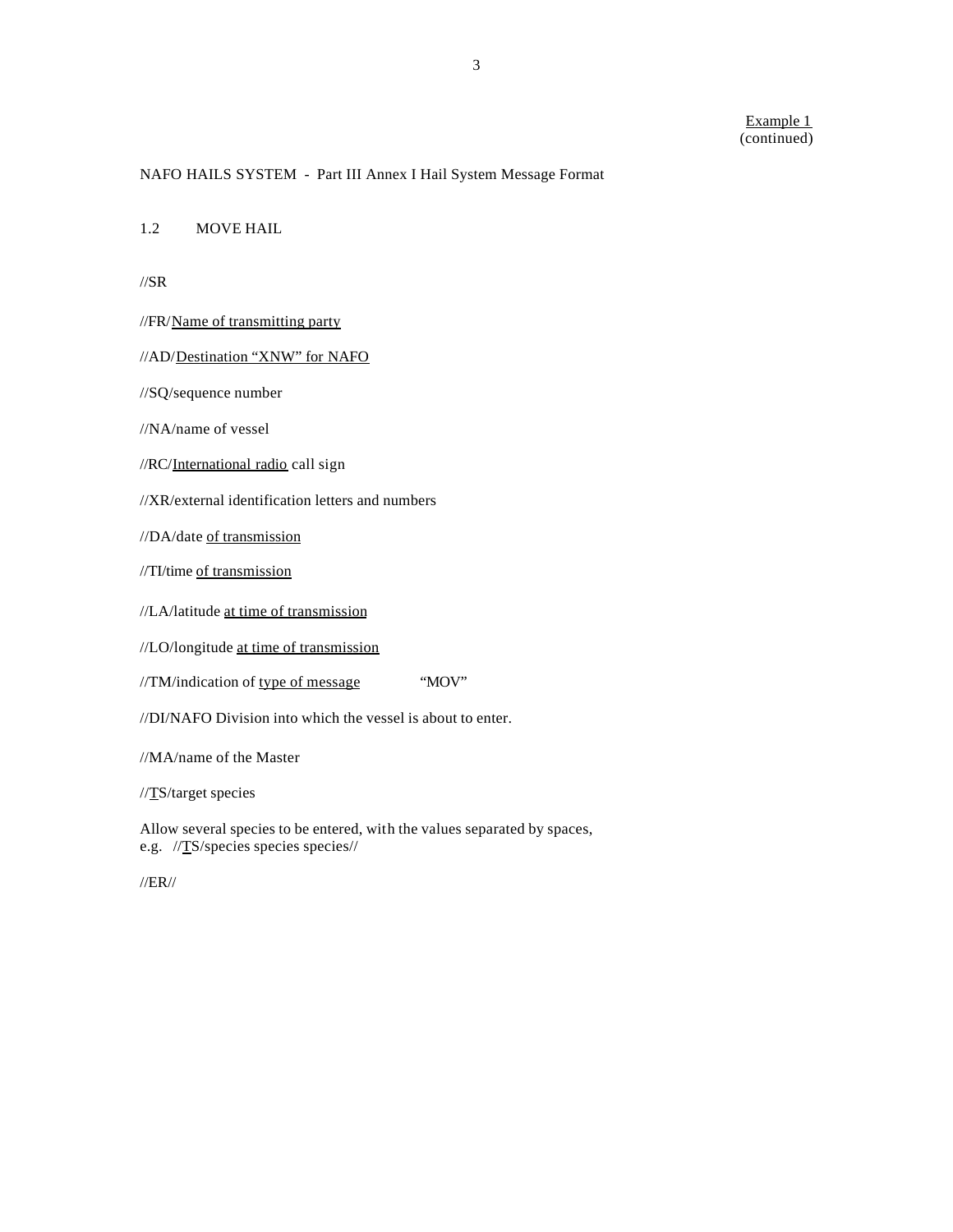Example 1 (continued)

#### NAFO HAILS SYSTEM - Part III Annex I Hail System Message Format

1.3 TRANSZONAL HAIL (between NAFO Divisions)

//SR

|  |  |  |  | //FR/Name of transmitting party |  |  |  |
|--|--|--|--|---------------------------------|--|--|--|
|--|--|--|--|---------------------------------|--|--|--|

### //AD/Destination "XNW" for NAFO

//SQ/sequence number

//NA/name of vessel

//RC/International radio call sign

//XR/external identification letters and numbers

//DA/date of transmission

//TI/time of transmission

//LA/latitude at time of transmission

//LO/longitude at time of transmission

//TM/indication of type of message "ZON"

//MA/name of the Master

//TS/target species

Allow several species to be entered, with the values separated by spaces, e.g. //TS/species species species//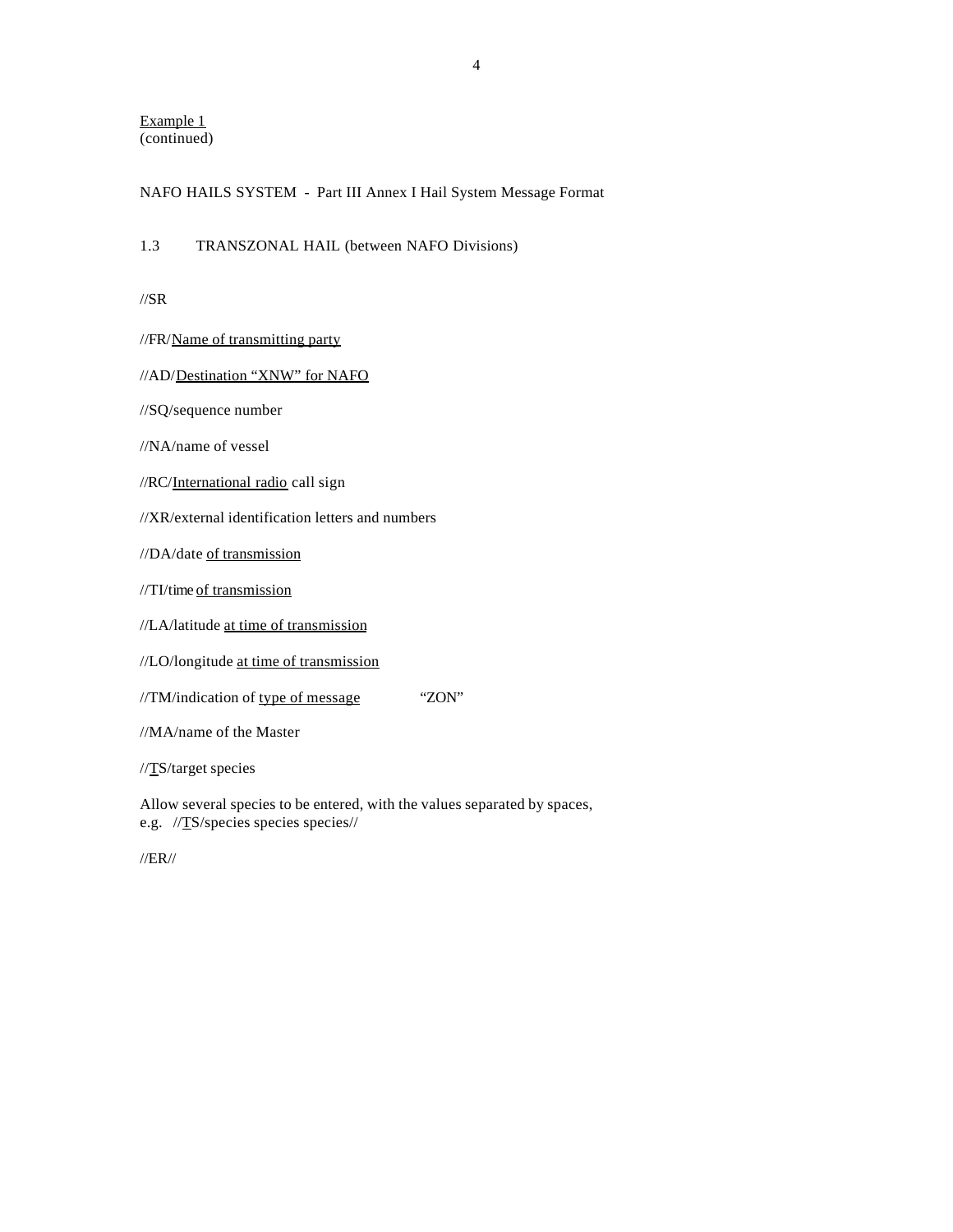#### NAFO HAILS SYSTEM - Part III Annex I Hail System Message Format

1.4 EXIT HAIL

//SR

//FR/Name of transmitting party

//AD/Destination "XNW" for NAFO

//SQ/sequence number

//NA/name of vessel

//RC/International radio call sign

//XR/external identification letters and numbers

//DA/date of transmission

//TI/time of transmission

//LA/latitude at time of transmission

//LO/longitude at time of transmission

 $//TM/indication of type of message "EXT"$ 

//DI/NAFO Division into which the vessel is about to enter.

//CA/catch in round weight taken in the Regulatory Area by species (3 alpha codes) in kilograms (rounded to the nearest 100 kilograms). Allow several pairs of fields, consisting of species + weight, with each field separated by a space. e.g. //CA/species weight species weight species weight//

//MA/name of the Master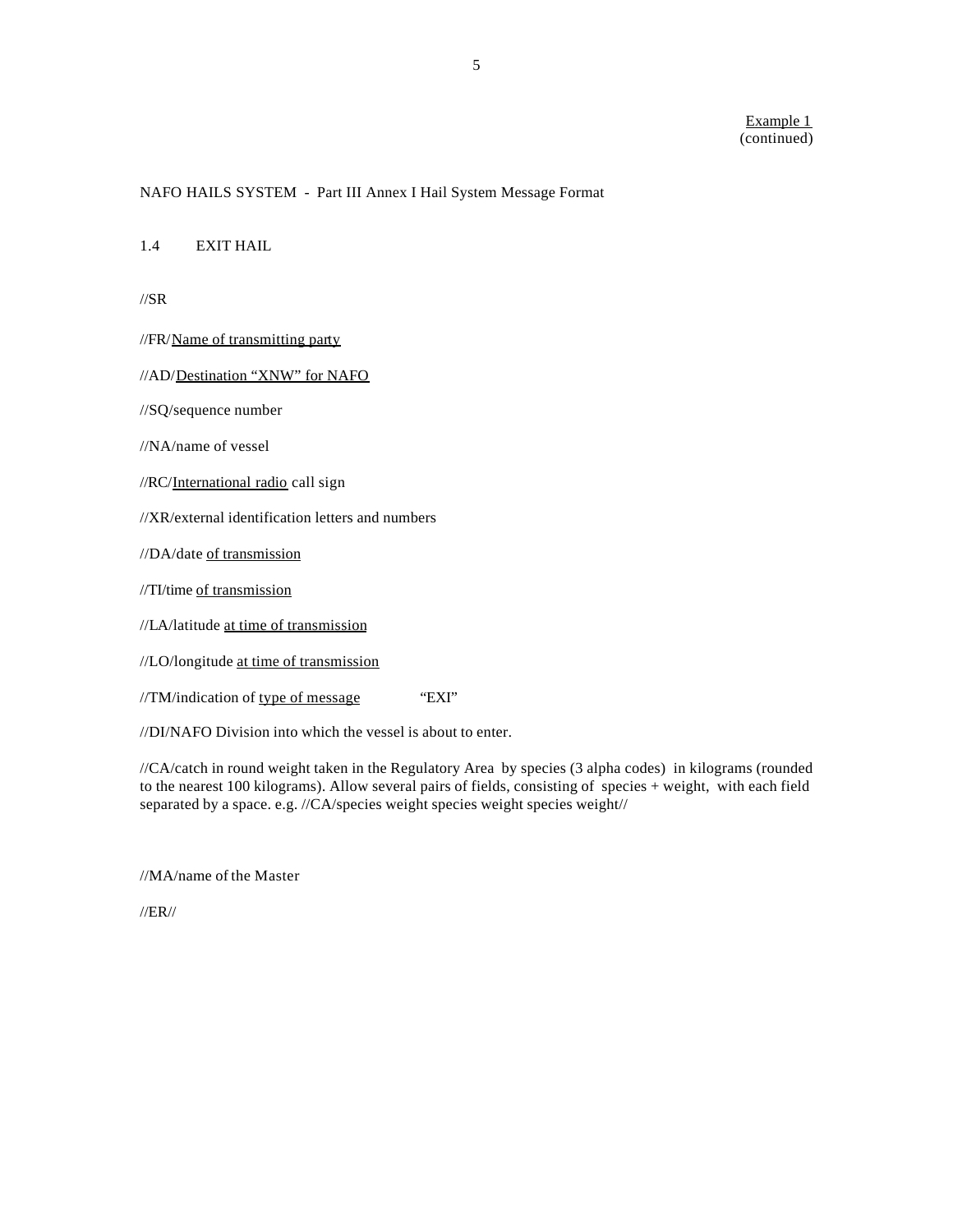Example 1 (continued)

### NAFO HAILS SYSTEM - Part III Annex I Hail System Message Format

1.5 TRANSHIPMENT HAIL

//SR

//FR/Name of transmitting party

//AD/Destination "XNW" for NAFO

//SQ/sequence number

//NA/name of vessel

//RC/International radio call sign

//XR/external identification letters and numbers

//DA/date of transmission

//TI/time of transmission

//LA/latitude at time of transmission

//LO/longitude at time of transmission

//TM/indication of type of message "TRA"

//KG/total round weight by species (3 alpha codes) to be transhipped in kilograms (rounded to the nearest 100 kilograms). Allow several pairs of fields, consisting of species + weight, with each field separated by a space. e.g. //KG/species weight species weight species weight//

//MA/name of the Master